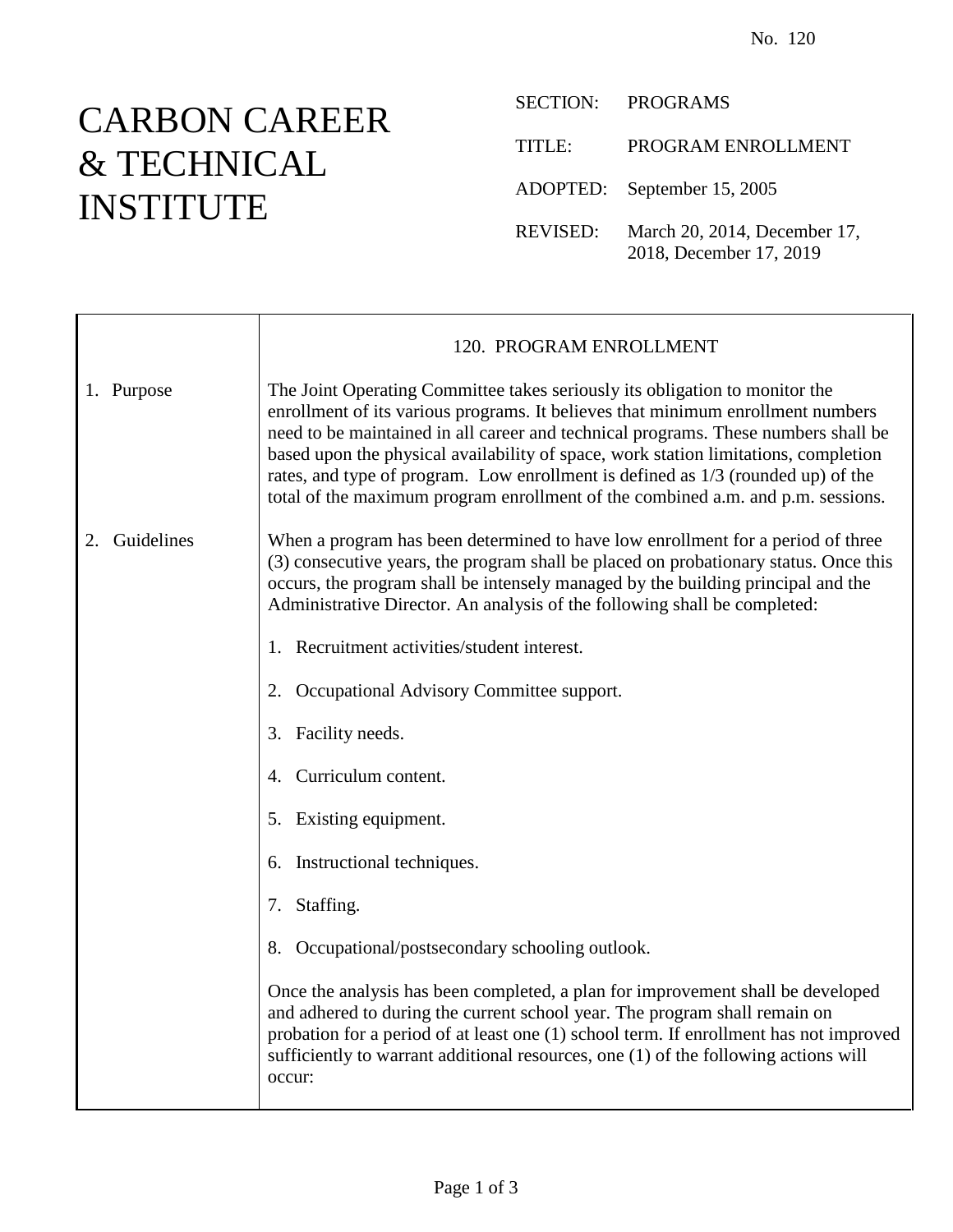| The program will be modified or reduced in size.<br>1.                                                                          |    |
|---------------------------------------------------------------------------------------------------------------------------------|----|
| The program will be continued on probation for an additional year.<br>2.                                                        |    |
| 3.<br>The program will be closed.                                                                                               |    |
| The maximum program enrollments per session (each career & technical<br>course has two sessions, a.m. and p.m.) are as follows: |    |
| Auto Collision & Repair                                                                                                         | 20 |
| Auto Service & Technology                                                                                                       | 20 |
| Carpentry                                                                                                                       | 20 |
| Cosmetology                                                                                                                     | 20 |
| <b>Culinary Arts</b>                                                                                                            | 22 |
| Drafting & Design Technology/Technician                                                                                         | 21 |
| <b>Electrical Construction/Maintenance</b>                                                                                      | 18 |
| <b>Electronics Communication Engineering Technology</b>                                                                         | 16 |
| <b>Graphic Design</b>                                                                                                           | 21 |
| Health/Medical Assistant/Aide                                                                                                   | 20 |
| Heating, Ventilation, Air Conditioning & Refrigeration                                                                          | 18 |
| <b>Computer Engineering Technology</b>                                                                                          | 20 |
| Marketing/Distributive Education                                                                                                | 18 |
| Precision Machine Technology                                                                                                    | 18 |
| Welding                                                                                                                         | 18 |
|                                                                                                                                 |    |
|                                                                                                                                 |    |
|                                                                                                                                 |    |
|                                                                                                                                 |    |